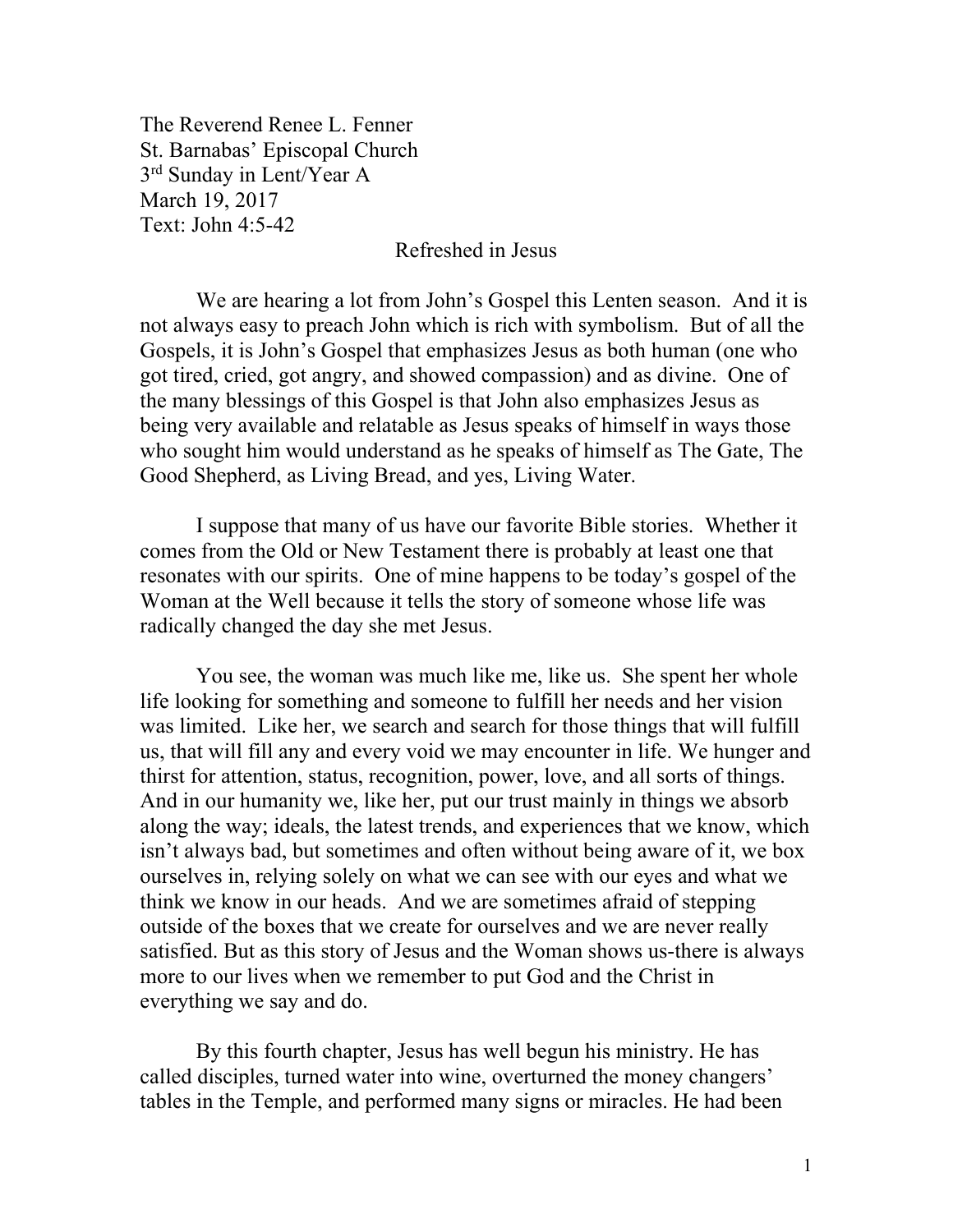about the countryside teaching, preaching and instructing his disciples to baptize those who gathered along the shore.

So here we are in the heat of the day. Jesus has stopped to rest at Jacob's well on the way to Galilee while his disciples have gone off in search of provisions. He was tired, hot, and thirsty. And as he sat, there came along someone else, a Samaritan woman who came to fill her water jar at the well. Curiously she came during the heat of the day instead of the usual morning hours to fill her jar then go home to wash or to cook as she did every day. She had not come expecting decent conversation from anyone especially from the Man now sitting there by the well. But it is here at the well and in this encounter that her life would change forever.

Jesus looked at her and said, "Give me a drink." The woman looked at him and asked how he could dare ask her, for some water. She was a Samaritan woman, an enemy, an outsider and of questionable reputation, and he, by his appearance and clothing, was a Jew, and Jews and Samaritans did not get along. And on top of that, they should not being speaking to each other for no man was to be seen talking in public with a woman who was not his wife.

 Yet Jesus said to her, 'If you only knew who you were talking to and what God is offering you, you would be the one asking for a drink,' "and he would have given you living water." The woman looked and saw that he had no bucket and retorted, "Are you greater than our father Jacob who gave us this well?" And Jesus replied, "Everyone who drinks of this water will be thirsty again, but those who drink of the water that I will give them will never be thirsty. The water that I will give will become in them a spring of water gushing up to eternal life." The woman was puzzled for like Nicodemus in last week's gospel who took Jesus' words of being born again literally, the woman thinks Jesus has THE cure for thirst for she said to him, 'Sir, give me this water. Give me this water so I will never thirst and I won't have to carry water in this hot sun ever again.' But Jesus was not talking about water that could be drawn into pots and jars from a manmade well.

 As their conversation continued, the woman's life and story was revealed and at the same time, changed. The longing and thirsting she sought to relieve was quenched not in the water drawn from a well or in finding yet another man in her home, but in Jesus who offered himself to her as a spring of Living Water that gushed up to eternal life; as the One who, in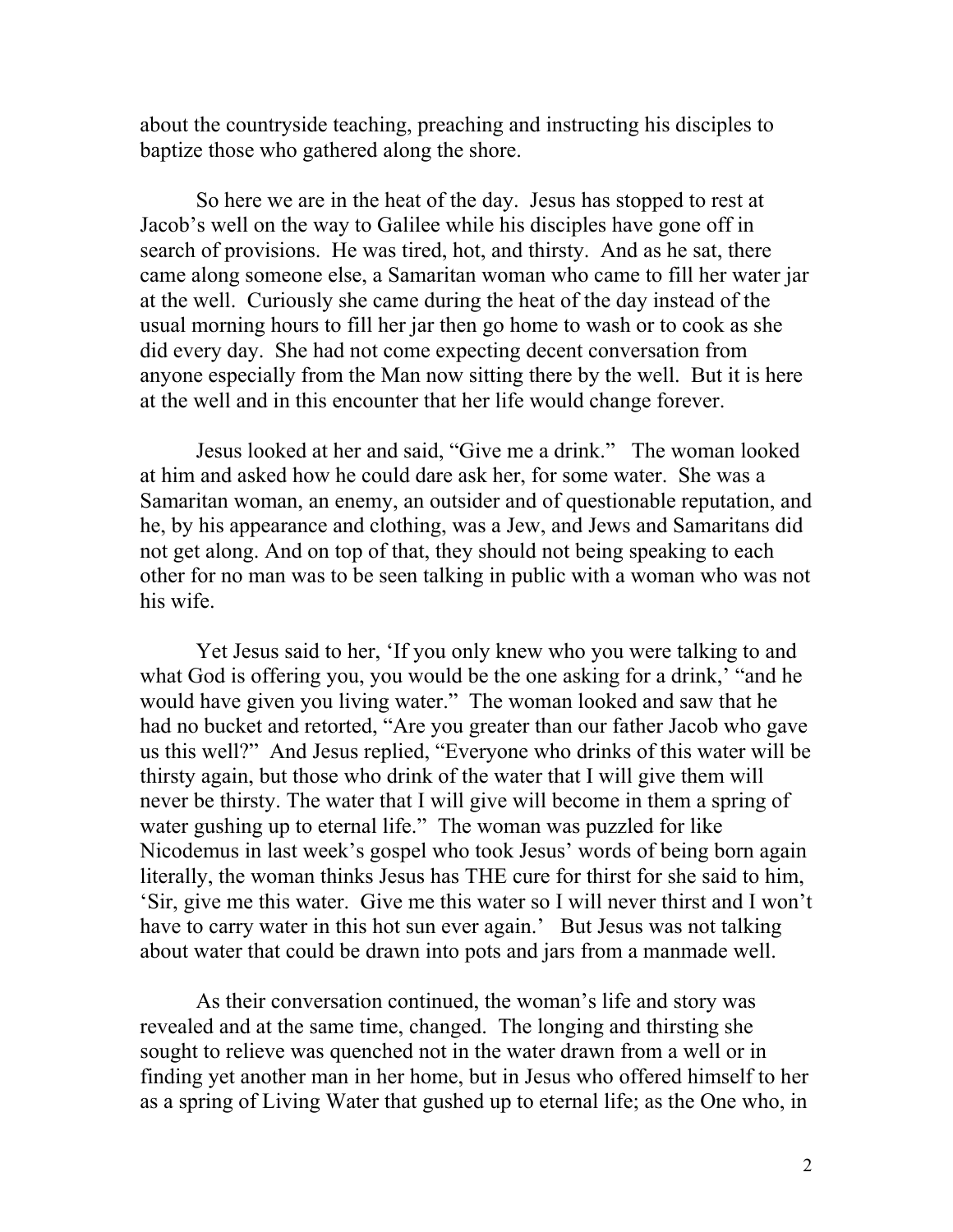John's Gospel, first reveals to her, a Samaritan woman, who he really wasthe Messiah so longed for.

The woman of Samaria came to the well as an outsider but because of Jesus, her past was left behind and she was claimed for the kingdom Jesus came to proclaim. She had been shunned and alone but now she had become part of the family of God, welcomed and loved. She had been given a so great a gift that she in turn, became a witness to others. And John tells us that because of the Samaritan woman's story, many came to believe in Jesus and many more came to believe when they met him for themselves.

We know that water is essential to these bodies of ours. We cannot survive without it, not for long. Think, for a moment, of times you have thirsted for this wonderful gift, a gift not afforded to everyone in the worldthink of the lack of sources of clean water all over the world, the water crisis in Flint, Michigan, of people speaking out at the Dakota Access Pipeline. We do not diminish this essential need.

But when was the last time you really thirsted? Thirsted like the Israelites who wandered in the desert; thirsty for that which would nourish their bodies and their spirits? Take a moment. What is it that you have been thirsting for, longing for? For yourself? For another person? For the world? Have you found yourself during this Lenten season thirsting and longing for more?

In the heat of the day, a Samaritan woman was at the right place, at the right time. She was there where Jesus was – at the well, and her world was turned upside down. She was transformed.

Jesus says to us as he said that day to the woman at the well: "If you only knew who you were talking to and what God is offering you, you would be the one asking for a drink,' "and he would have given you living water." Jesus speaks to us being the One we too long to see and desire. He offers himself as Living Water for us even now. He is the gift that God gives to us each and every day. He is the Gift of Living Water that quenches our thirsts and gives us comfort beyond the dryness of our mouths and the deepest desires of our souls for he promises, promises, to be that fountain of Living Water that transforms lives and gives life, eternal life to those who believe.